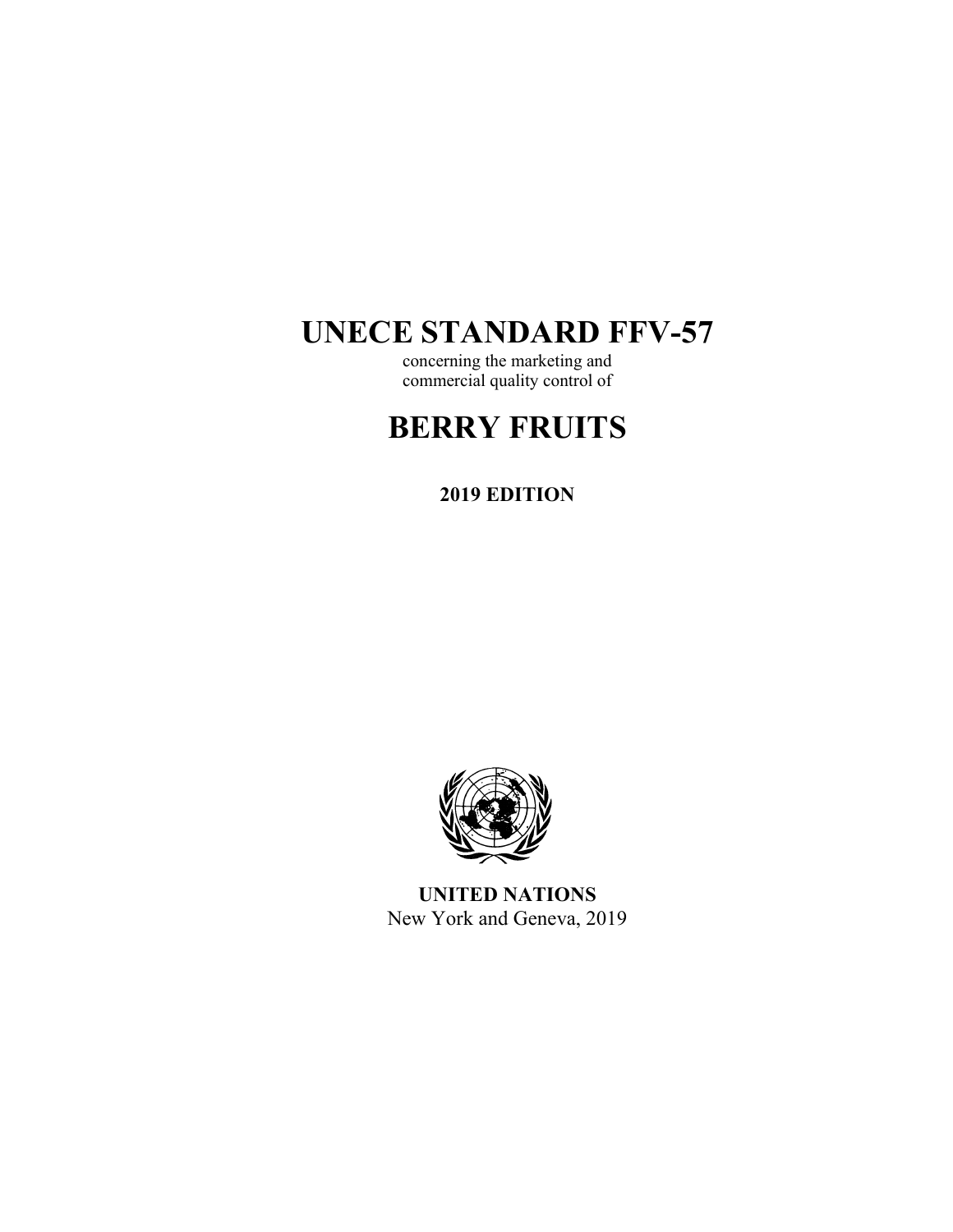#### **NOTE**

#### **Working Party on Agricultural Quality Standards**

The commercial quality standards developed by the Working Party on Agricultural Quality Standards of the United Nations Economic Commission for Europe (UNECE) help facilitate international trade, encourage highquality production, improve profitability and protect consumer interests. UNECE standards are used by governments, producers, traders, importers and exporters, and other international organizations. They cover a wide range of agricultural products, including fresh fruit and vegetables, dry and dried produce, seed potatoes, meat, cut flowers, eggs and egg products.

Any member of the United Nations can participate, on an equal footing, in the activities of the Working Party. For more information on agricultural standards, please visit our website <www.unece.org/trade/agr>.

The present Standard for Berry Fruits is based on document ECE//CTCS/WP.7/2019/9, reviewed and adopted by the Working Party at its seventy-fifth session.

Aligned with the Standard Layout (2017)

The designations employed and the presentation of the material in this publication do not imply the expression of any opinion whatsoever on the part of the United Nations Secretariat concerning the legal status of any country, territory, city or area or of its authorities, or concerning the delimitation of its frontiers or boundaries. Mention of company names or commercial products does not imply endorsement by the United Nations.

All material may be freely quoted or reprinted, but acknowledgement is requested.

Please contact the following address with any comments or enquiries:

Agricultural Standards Unit Economic Cooperation and Trade Division United Nations Economic Commission for Europe Palais des Nations CH-1211 Geneva 10, Switzerland E-mail: agristandards@unece.org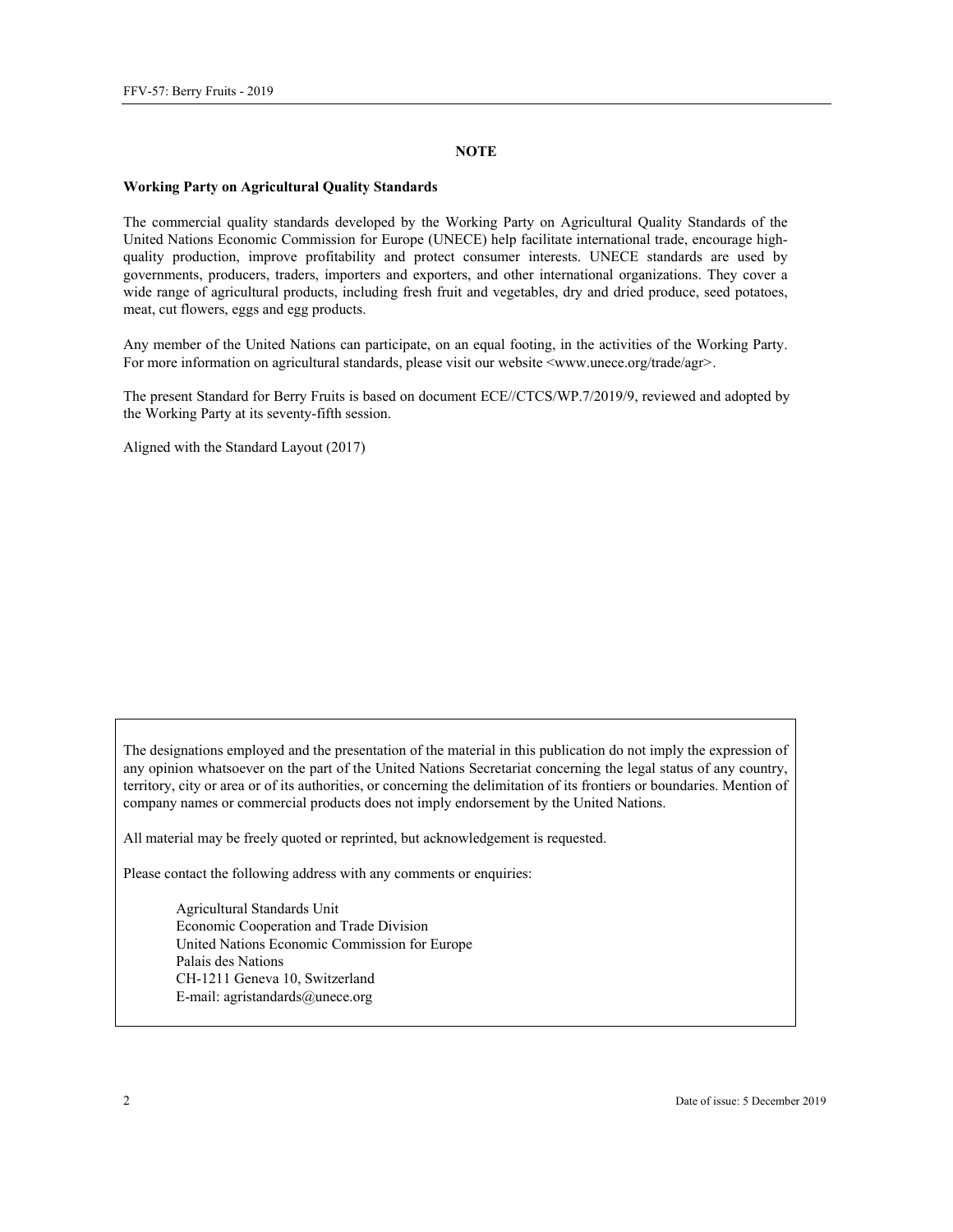# **UNECE Standard FFV-57 concerning the marketing and commercial quality control of berry fruits**

# **I. Definition of produce**

This standard applies to berry fruits of species and varieties (cultivars) grown from the following species to be supplied fresh to the consumer, berry fruits for industrial processing being excluded:

- raspberries (*Rubus idaeus* L.)
- blackberries (*Rubus* sect. Rubus)
- loganberries (*Rubus loganobaccus* L. H. Bailey)
- currants (*Ribes rubrum* L., *Ribes nigrum* L.)
- gooseberries (*Ribes uva-crispa* L.)
- bilberries (*Vaccinium myrtillus* L.)
- blueberries (*Vaccinium corymbosum* L., *Vaccinium formosum* Andrews*, Vaccinium angustifolium* Aiton, *Vaccinium virgatum* Aiton)
- cowberries, lingonberries (*Vaccinium vitis-idaea* L.)
- cranberries (*Vaccinium macrocarpon* Aiton)
- wild cranberries (*Vaccinium oxycoccos* L.)
- cloudberries (*Rubus chamaemorus* L.)
- hybrids of these species such as boysenberries (*Rubus ursinus* Cham. et Schltdl. x *Rubus idaeus* L.), tayberries (*Rubus* sect. Rubus x *Rubus idaeus* L.), jostaberries (*Ribes nigrum* L. x *Ribes uva-crispa* L.).

## **II. Provisions concerning quality**

The purpose of the standard is to define the quality requirements for berry fruits after preparation and packaging.

However, if applied at stages following export, products may show in relation to the requirements of the standard:

- a slight lack of freshness and turgidity
- for products graded in classes other than the "Extra" Class, a slight deterioration due to their development and their tendency to perish.

The holder/seller of products may not display such products or offer them for sale, or deliver or market them in any manner other than in conformity with this standard. The holder/seller shall be responsible for observing such conformity.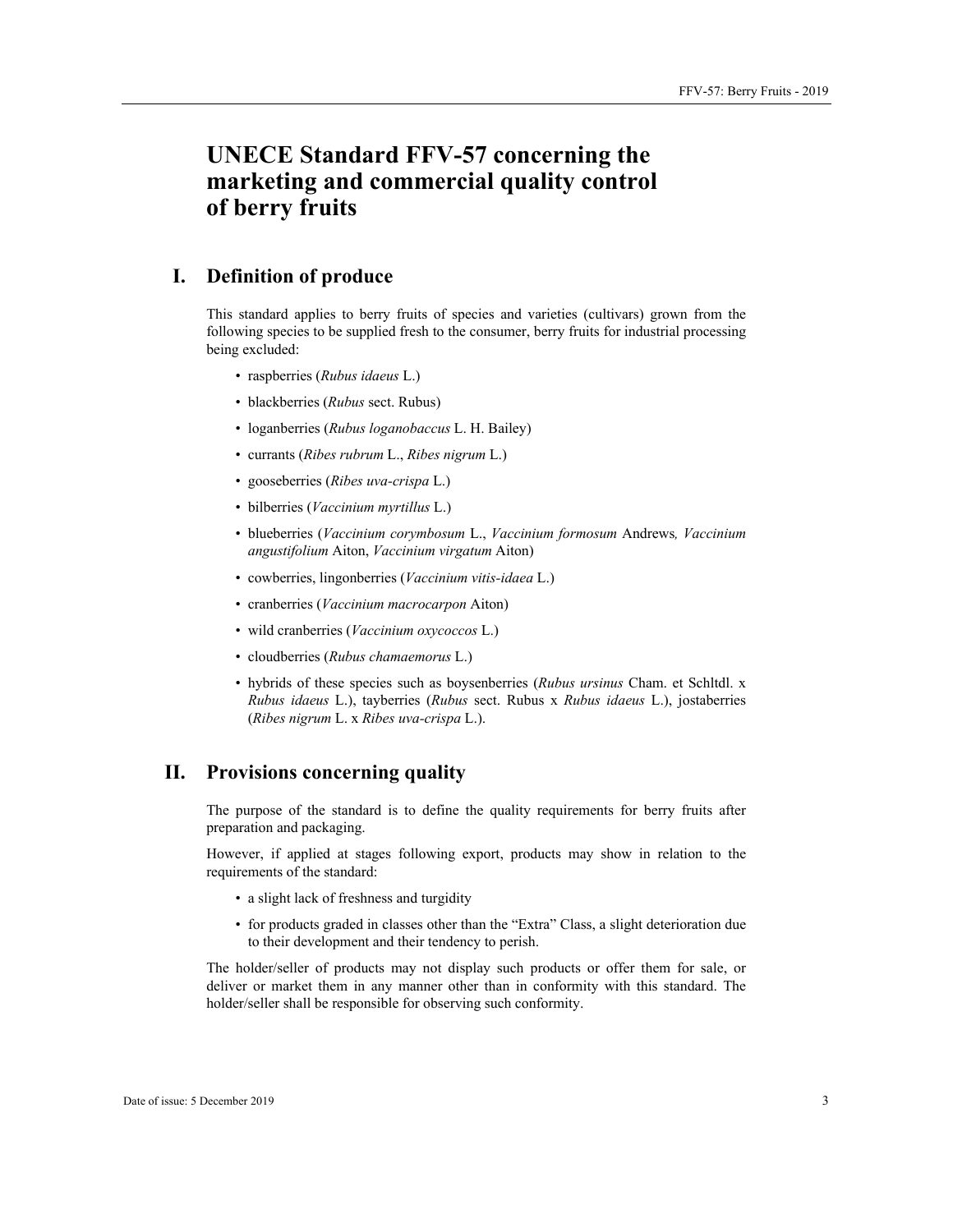#### **A. Minimum requirements**

In all classes, subject to the special provisions for each class and the tolerances allowed, the berry fruits must be:

- intact
- sound; produce affected by rotting or deterioration such as to make it unfit for consumption is excluded
- clean, practically free of any visible foreign matter
- practically free from pests
- practically free from damage caused by pests
- fresh in appearance
- free of abnormal external moisture
- free of any foreign smell and/or taste, including bitter taste in case of bilberries.

The development and condition of the berry fruits must be such as to enable them:

- to withstand transportation and handling
- to arrive in satisfactory condition at the place of destination.

#### **B. Maturity requirements**

Berry fruits must be sufficiently developed and display satisfactory maturity and/or ripeness according to the species but must not be overripe.

Gooseberries may be presented hard ripe.

### **C. Classification**

Berry fruits are classified in three classes, as defined below:

#### **(i) "Extra" Class**

Berry fruits in this class must be of superior quality. They must be characteristic of the variety or in the case of wild berries characteristic of the species concerned.

Bilberries and blueberries must be practically free of agglomerated berries and must be practically covered with bloom, according to the varietal characteristics.

Red and white currant panicles must be completely filled. Black currant panicles may not be completely filled and single berries are allowed.

Berry fruits must be free from defects, with the exception of very slight superficial defects, provided these do not affect the general appearance of the produce, the quality, the keeping quality and presentation in the package.

#### **(ii) Class I**

Berry fruits in this class must be of good quality. They must be characteristic of the variety or in the case of wild berries characteristic of the species concerned.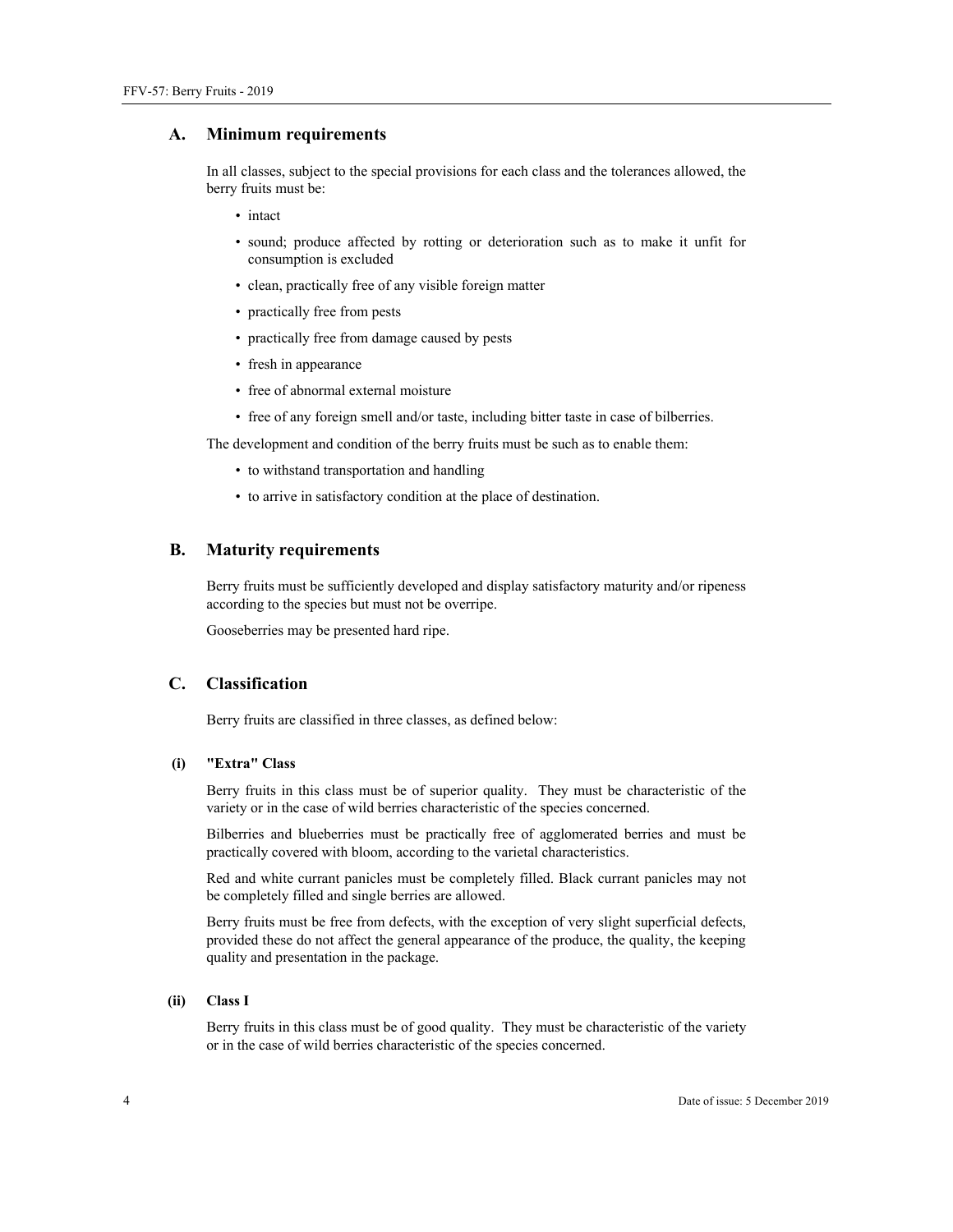Bilberries and blueberries must be practically free of agglomerated berries. Blueberries must be practically covered with bloom, according to the varietal characteristics.

Red and white currant panicles must be nearly filled. Black currant panicles may not be completely filled and single berries are allowed.

The following slight defects, however, may be allowed, provided these do not affect the general appearance of the produce, the quality, the keeping quality and presentation in the package:

- very slight leakage of juice
- very slight bruising.

#### **(iii) Class II**

This class includes berry fruits that do not qualify for inclusion in the higher classes but satisfy the minimum requirements specified above.

Currant panicles may be less evenly spaced.

The following defects may be allowed, provided the berry fruits retain their essential characteristics as regards the quality, the keeping quality and presentation:

- slight leakage of juice
- slight early signs of mildew in the case of gooseberries
- slight bruising.

# **III. Provisions concerning sizing**

There are no sizing requirements for berry fruits.

#### **IV. Provisions concerning tolerances**

At all marketing stages, tolerances in respect of quality shall be allowed in each lot for produce not satisfying the requirements of the class indicated.

#### **Quality tolerances**

## **(i) "Extra" Class**

A total tolerance of 5 per cent, by number or weight, of berry fruits not satisfying the requirements of the class but meeting those of Class I is allowed. Within this tolerance not more than 0.5 per cent in total may consist of produce satisfying the requirements of Class II quality.

#### **(ii) Class I**

A total tolerance of 10 per cent, by number or weight, of berry fruits not satisfying the requirements of the class but meeting those of Class II is allowed. Within this tolerance not more than 2 per cent in total may consist of produce satisfying neither the requirements of Class II quality nor the minimum requirements, or of produce affected by decay.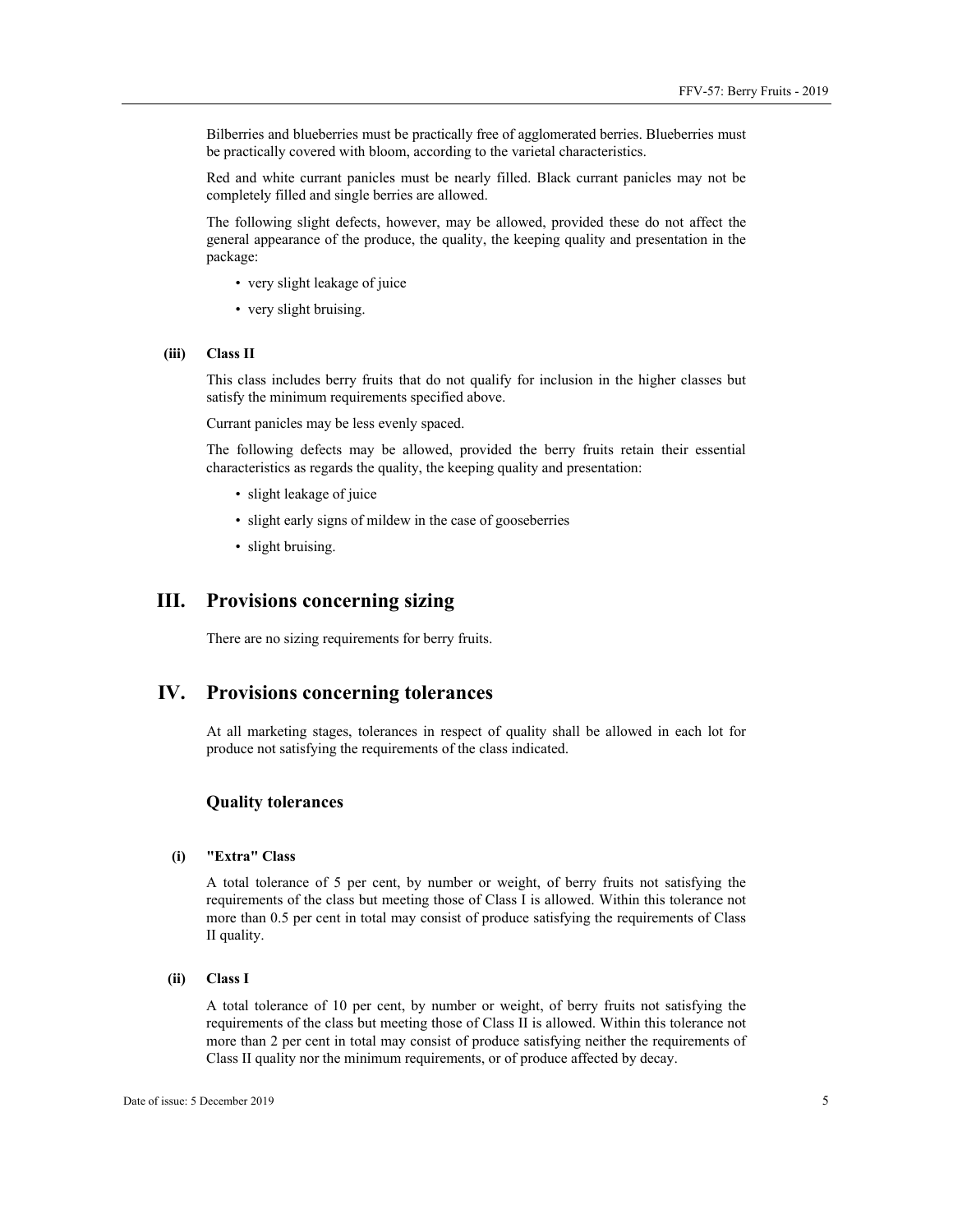#### **(iii) Class II**

A total tolerance of 10 per cent, by number or weight, of berry fruits satisfying neither the requirements of the class nor the minimum requirements is allowed. Within this tolerance not more than 4 per cent in total may consist of produce affected by decay.

# **V. Provisions concerning presentation**

#### **A. Uniformity**

The contents of each package must be uniform and contain only berry fruits of the same origin, variety or, in the case of wild berry fruits, species, and quality.

Berry fruits in Classes "Extra" and I must be practically uniform in ripeness.

However, a mixture of berry fruit of distinctly different species and/or different colours of the same species may be packed together in a sales package, provided they are uniform in quality and, for each species and/or colour concerned, in origin.

The visible part of the contents of the package must be representative of the entire contents.

#### **B. Packaging**

Berry fruits must be packed in such a way as to protect the produce properly.

The materials used inside the package must be clean and of a quality such as to avoid causing any external or internal damage to the produce. The use of materials, particularly of paper or stamps bearing trade specifications, is allowed, provided the printing or labelling has been done with non-toxic ink or glue.

Packages must be free of all foreign matter, except for incidental leaves and twigs for wild berries.

# **VI. Provisions concerning marking**

Each package<sup>1</sup> must bear the following particulars, in letters grouped on the same side, legibly and indelibly marked, and visible from the outside.

#### **A. Identification**

Packer and/or dispatcher/exporter:

Name and physical address (e.g. street/city/region/postal code and, if different from the country of origin, the country) or a code mark officially recognized by the national authority<sup>2</sup> if the country applying such a system is listed in the UNECE database.

 $\overline{a}$ 

<sup>&</sup>lt;sup>1</sup> These marking provisions do not apply to sales packages presented in packages. However, they do apply to sales packages (pre-packages) presented individually. 2

<sup>&</sup>lt;sup>2</sup> The national legislation of a number of countries requires the explicit declaration of the name and